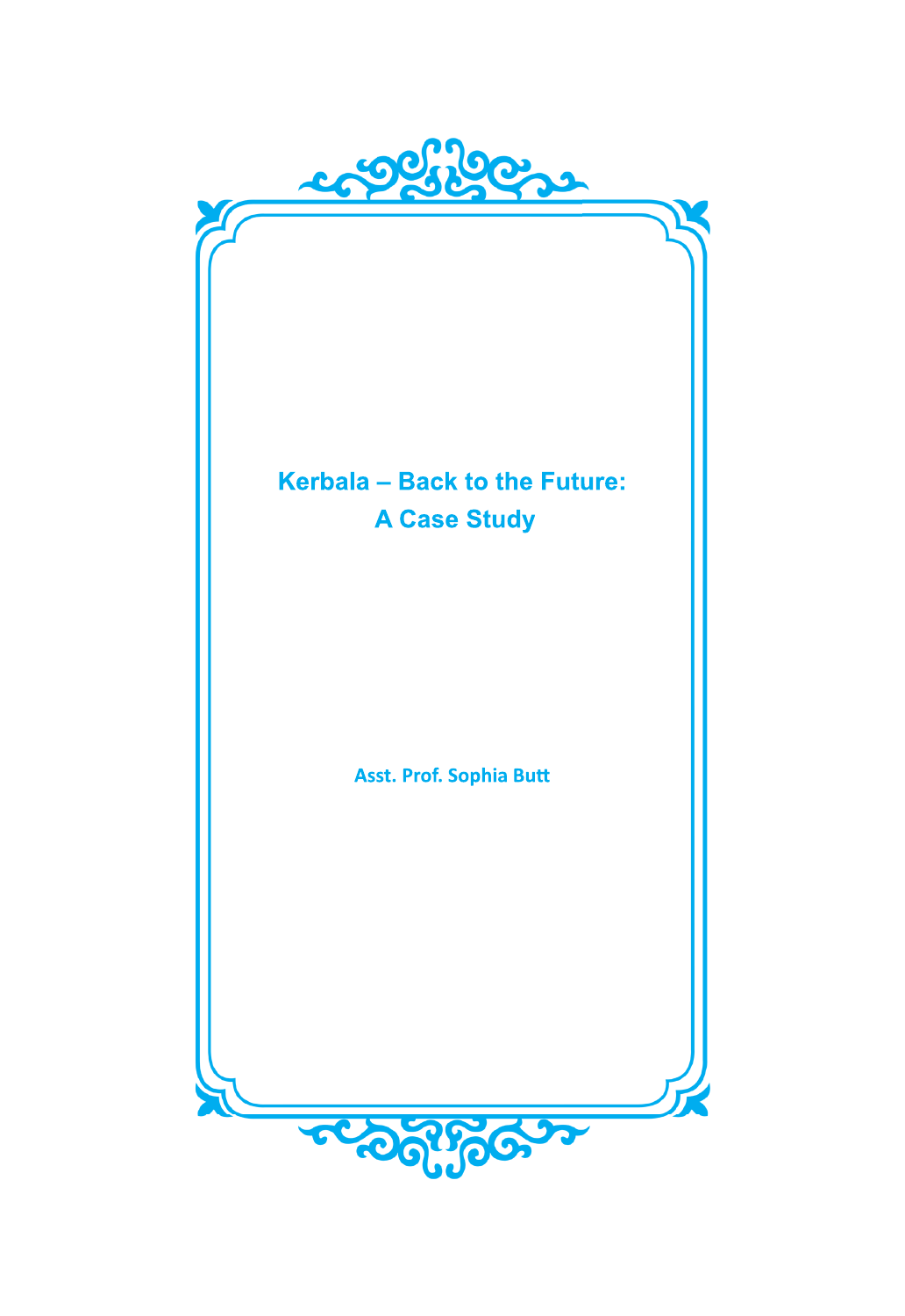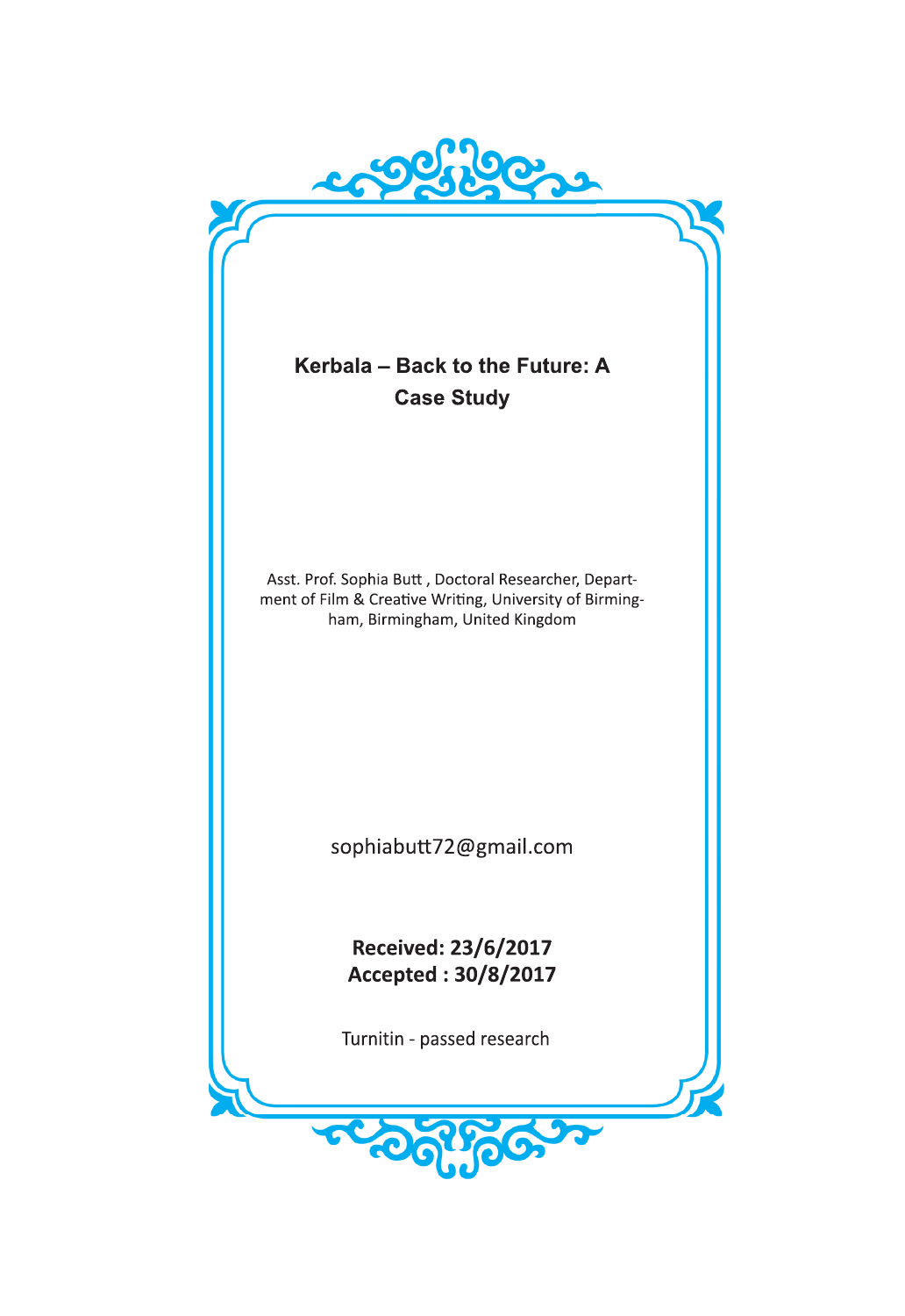# Abstract

 This paper endeavours to convey how even an incredibly basic understanding of the Imam's (as) wisdom gave me the strength and courage to try to fight injustice and oppression in the workplace of a major British city. It will also reveal how opportunities to promulgate the teachings of Imam Husayn (as) helped to promote fairness and raise ethical awareness in a small part of the West, demonstrating the timelessness of the Husayni (as) minbar, even after fourteen hundred years, with its enduring relevance into the 21st century.

Keywords : pulpit , justice , knowledge , Husayni minbar

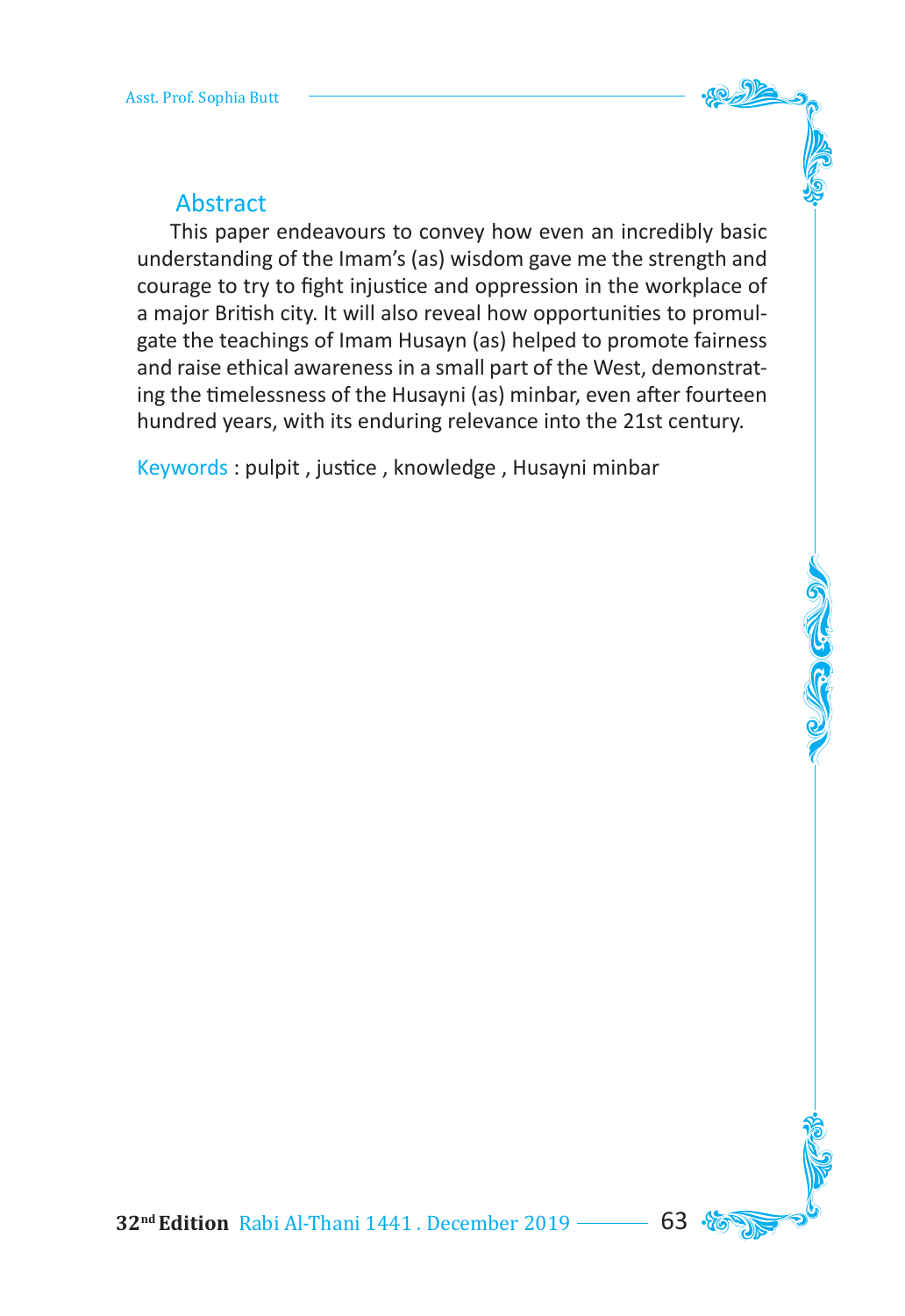# **Case Study Context**

**CONSCRIPTION** 

Being invited to partake in symposia and other events related to the Ahlulbayt (as) is a tremendous honour. Synonymous with this, however, is a considerable amount of responsibility, particularly when, as in my case, the participant only recently embraced the Islam of the Holy Prophet (saw) and his Progeny (as). Thus, when considering a presentation topic for the Husayni (as) Pulpit conference to be held in the holy cities of Najaf and Kerbala in March 2017, I had significant reservations about being able to do justice to discussing the teachings of this remarkable infallible (as). It was then that I was advised<sup>1</sup> to approach my presentation from an applied rather than a purely theological or theoretical perspective, as using a case study approach would enable the sharing of real-life examples of the Imam's (as) influence on the essence of my professional practice.

Hence, this paper endeavours to convey how even an incredibly basic understanding of the Imam's (as) wisdom gave me the strength and courage to try to fight injustice and oppression in the workplace of a major British city. It will also reveal how opportunities to promulgate the teachings of Imam Husayn (as) helped to promote fairness and raise ethical awareness in a small part of the West, demonstrating the timelessness of the Husayni (as) minbar, even after fourteen hundred years, with its enduring relevance into the 21<sup>st</sup> century.

64 **AL-AMEED** Quarterly Adjudicated Journal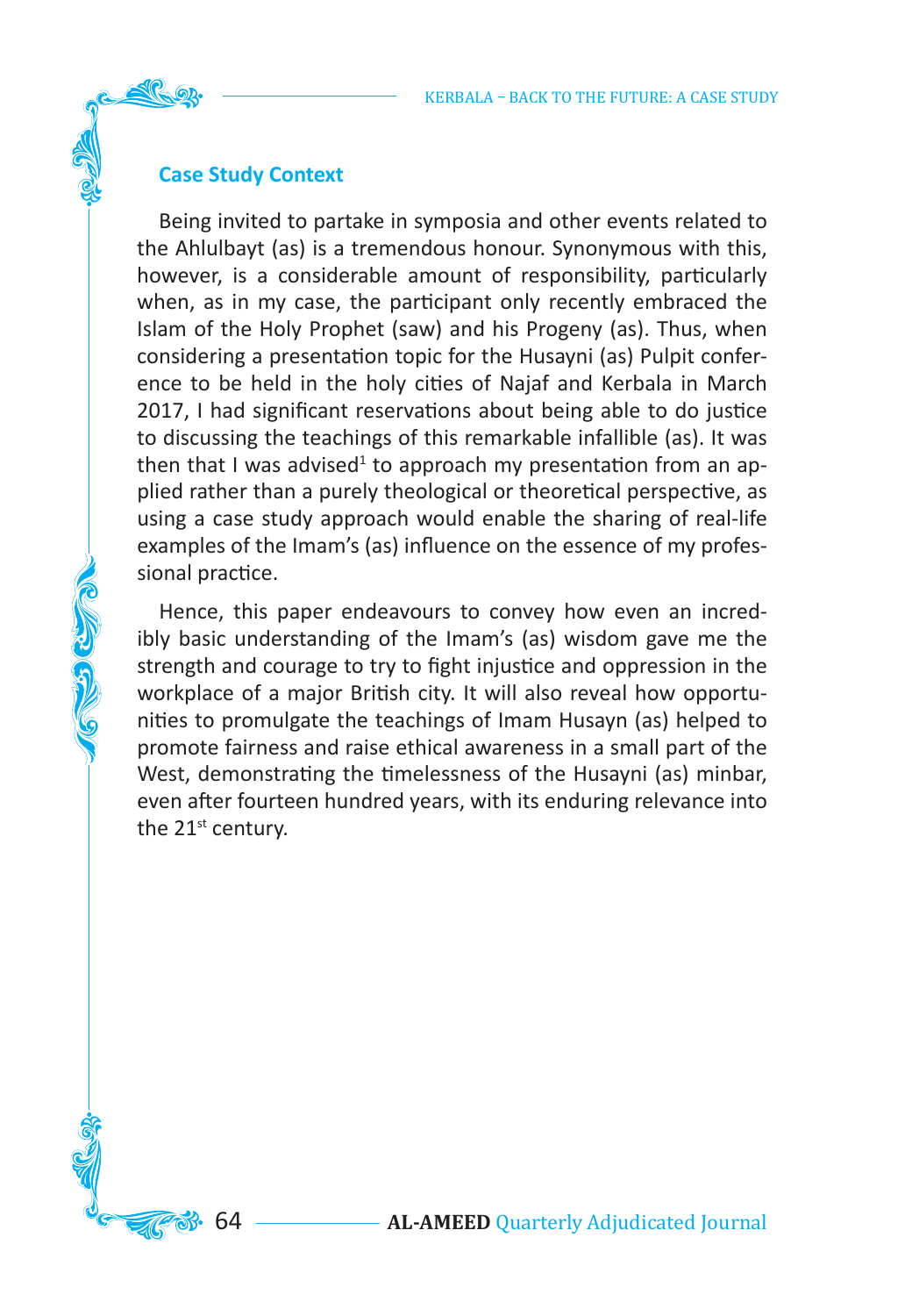

An alarming number of industries and their senior employees circumvent moral and legitimate means of professional practice for financial rewards and self-advancement, very much in accordance with the Machiavellian mindset. Increasingly, it can be observed that their perspective on management is one in which they relish the opportunity to dominate subordinates by exerting power and authority, often with callous disregard for fairness and humanity in the process. Islamic thought on management, however, is that it is not merely about occupying a position of power; rather, in addition to encompassing a significant amount of responsibility, it involves accountability to those being managed.

Being an effective manager is premised on many factors, including informed decision-making and timely action to aid the accomplishment of aims and objectives with a vision for enhanced quality of provision. Gaining the trust, respect and unequivocal support of the workforce through honesty, transparency and consistency is also key, as is seeking counsel from those who not only have intellect and wisdom, but also dignity and integrity, for as Imam Husayn (as) said: "Associating with corrupt people makes you subject to suspicion2 ." Managers who strive to refine their consciousness through a heightened sense of spirituality tend to remain more mindful of the trusts placed in them, and are therefore more likely to act in ways that safeguard their allegiances.

 Further, managers who understand the importance of fairness frequently self-reflect and, where necessary, willingly undergo personal changes for the betterment of all concerned. The Imam (as) advised that: "Among the signs of a learned man is criticising his own words and being informed of various viewpoints<sup>3</sup>." In some circumstances, managers and leaders may be required to take risks that could seriously affect or even jeopardise their own position in the workplace for the sake of truth, justice and dignity. This paper reveals one such small example of a situation in a UK university.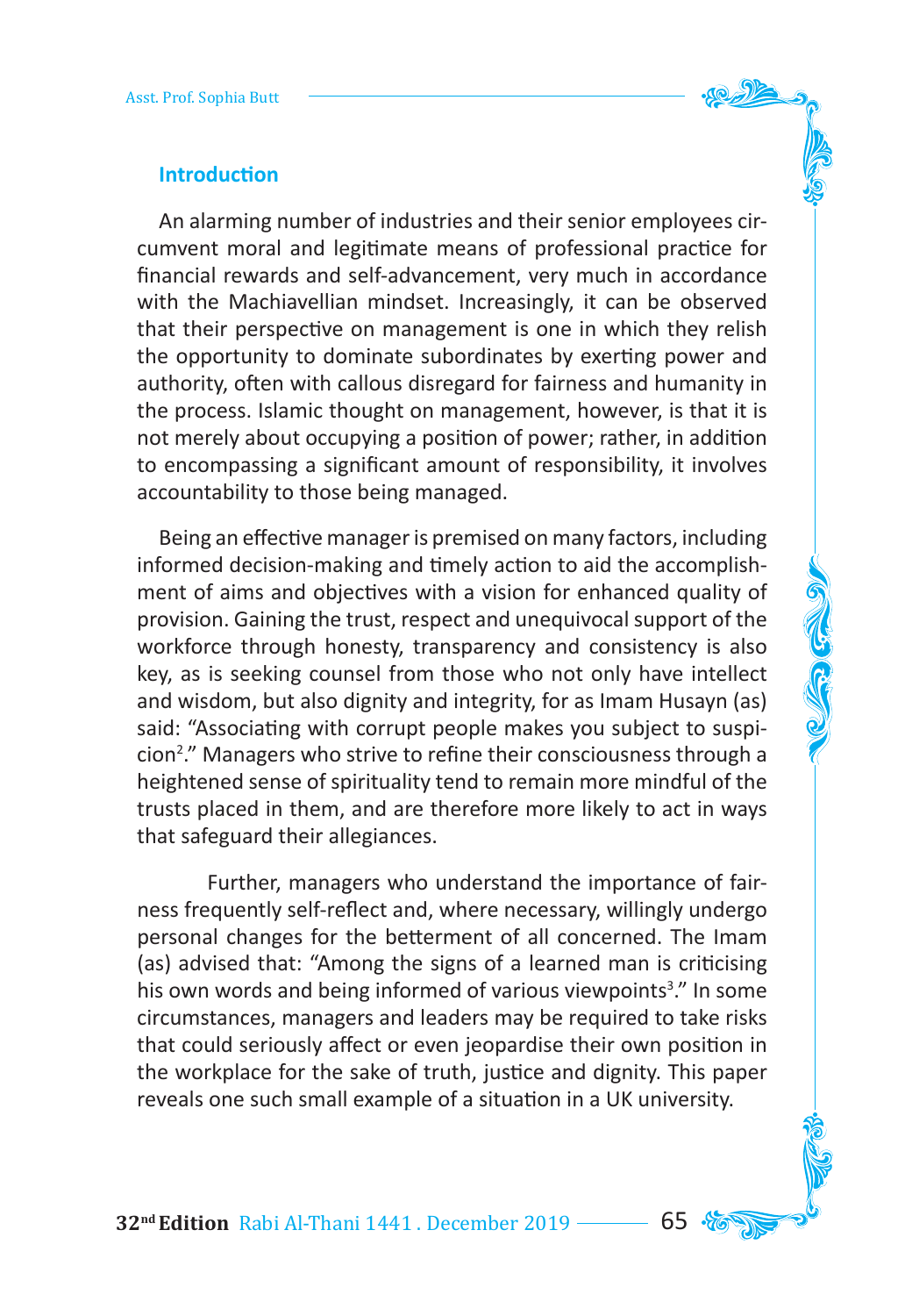1. Justice

**CERTIFICATE** 

֦֧<u>֝</u> يَا أَيُّهَا الَّذِينَ آمَنُوا كُونُوا قَوَّامِينَ بِالْقِسْطِ ֧֦֧֦֧֦֧֦֧֦֧֦֧֦֧֦֧֧֦֧֧֦֧֜֓֜֜֓<br>֧ׅ֜֜֜֜֜֜֜֜֜֬֜֟ ن َّ ֺׅ֝ ََُّ ٍ<br>ا ֺُّ֚

"O you who believe, be maintainers of justice" (Qur'an, 4:135)

Two months into a new appointment to a senior position in a UK Higher Education Institution (hereinafter, HEI), I was selected to form part of a three-person committee of managers to establish a redundancy selection process in the Unit. During an early stage meeting, it became apparent that my committee-colleagues had preferences as to which employees they were each keen to retain from the fiveperson redundancy pool. What was disconcerting about this was that the aversion towards the other individuals whom they each preferred to lose was largely premised on differences stemming from past conflicts or a personality-clash, rather than it being due to issues of poor performance. Furthermore, it became evident that one of the two managers was willing to use surreptitious means to achieve her goal.

 The above generated considerable unease and anxiety, since it was not immediately apparent how, being the junior member of the committee, I could insist that a just process was established. Yet, there was also an awareness of the fact that remaining silent would result in injustices towards the targeted personnel. Imam Husayn (as) said: "Those who are silent when others are oppressed are guilty of oppression themselves<sup>4</sup>."

When departing from Medina en route to Mecca with his family and companions, the Imam (as) was advised by well-wishers to take an obscure mountainous route that would prevent his caravan from being noticed, thereby protecting the cavalcade from possible harm. However, rather than opting for an escape route, Imam Husayn (as) valiantly took the common path where he would inevitably be seen, stating: "No, by Allah, I will not deviate from it [the main route] until Allah shall determine what He judges<sup>5</sup>."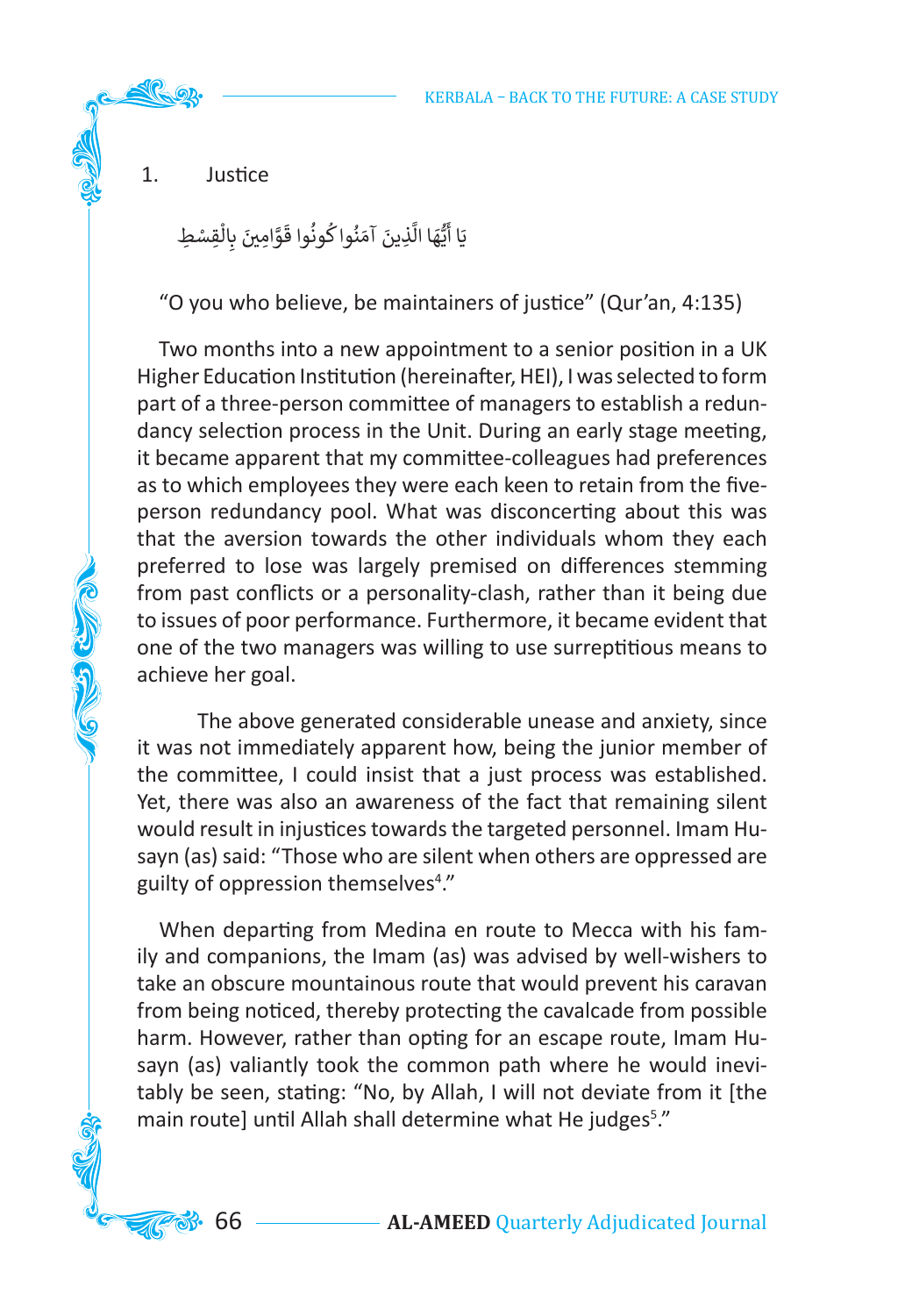The Imam's (as) words of wisdom were not preserved for only his followers. Even when addressing his opponents, Imam Husayn (as) reminded them to carefully consider their decisions; he told Yazid's army: "O followers of Abu Sufyan! If you are not following the teachings of Islam and don't fear the Day of Resurrection, then at least be free from tyranny and arrogance in this world...<sup>6"</sup>

These words, which were directed at those who had deviated from the path of true Islam, clearly state the importance of conducting oneself in a way that opposes cruelty and superciliousness, regardless of religious affiliations.

Reflecting on the Imam's (Ad) advice sparked the realisation that irrespective of rank, it was unquestionably incumbent upon me to try to contribute towards creating a fair redundancy selection process for those directly impacted by it in the Unit. Soon thereafter, a non-confrontational method of fostering justice came to mind: one way in which an objective process for selection could be implemented was by having a measurable system based on individual merit; that is, a process that would yield the same results regardless of who was applying it. Thus, what was proposed was a points-based system that awarded marks to the five individuals on the basis of their qualifications, experience and achievements. This suggestion was accepted by the committee, after which it was also agreed that a Microsoft Excel spreadsheet with formulae would be designed so as to minimise the risk of human error in the calculation of points. In the interests of transparency, the system was also communicated to the staff members in the redundancy pool.

However, an impromptu test-run conducted in the presence of the two managers revealed that the spreadsheet had been tampered with: the underhanded manager wanted to generate specific results for certain individuals so as to influence their ranking, as the bottom two would automatically be made redundant.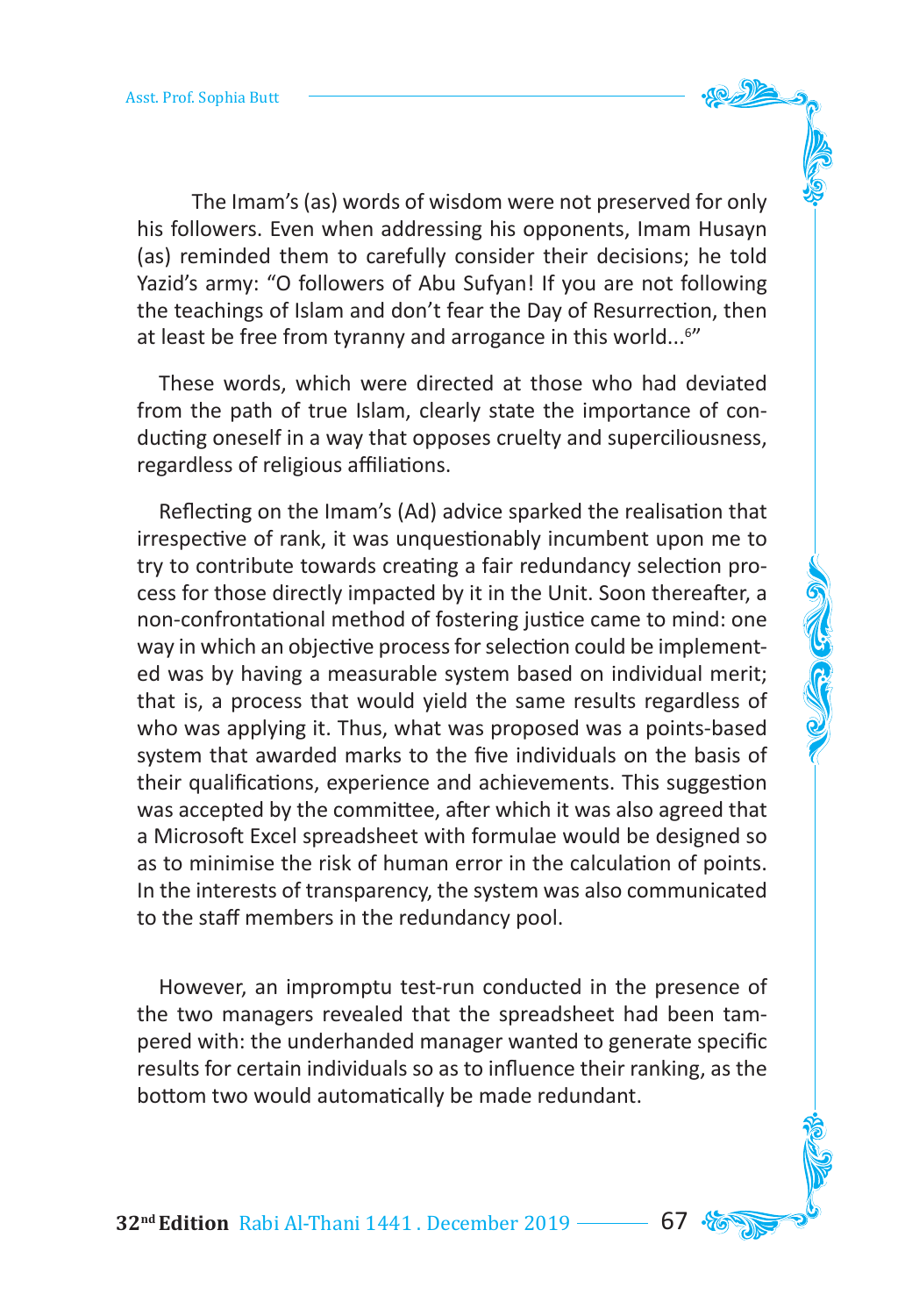Considering the above, the matter was brought to the attention of the Human Resources Department at the HEI, who subsequently assigned me the task of ensuring that the procedure which had initially been agreed upon was correctly followed. The outcome of this was more significant than had first been anticipated: the staff member whom one of the two committee-colleagues vehemently wanted to oust – despite the breadth of his qualifications, experience and achievements – ultimately achieved the highest score putting him in the safest position in the Excel rankings. By contrast, the person who scored the lowest was someone who was well-liked in the Unit for being conscientious and helpful.

These results placed the committee in a dilemma since they were contrary to what had been envisaged, or planned-for. Consequently, it was decided that none of the members of staff would be made redundant: unbeknownst to all, this result was the direct outcome of having applied the teachings of justice espoused through the Husayni (as) Pulpit. Indeed, the Imam (as) warned mischief-makers that: "One who pursues a goal through sinful ways, will ironically distance himself from that goal, and will approach what he was afraid of7 ."

あざめの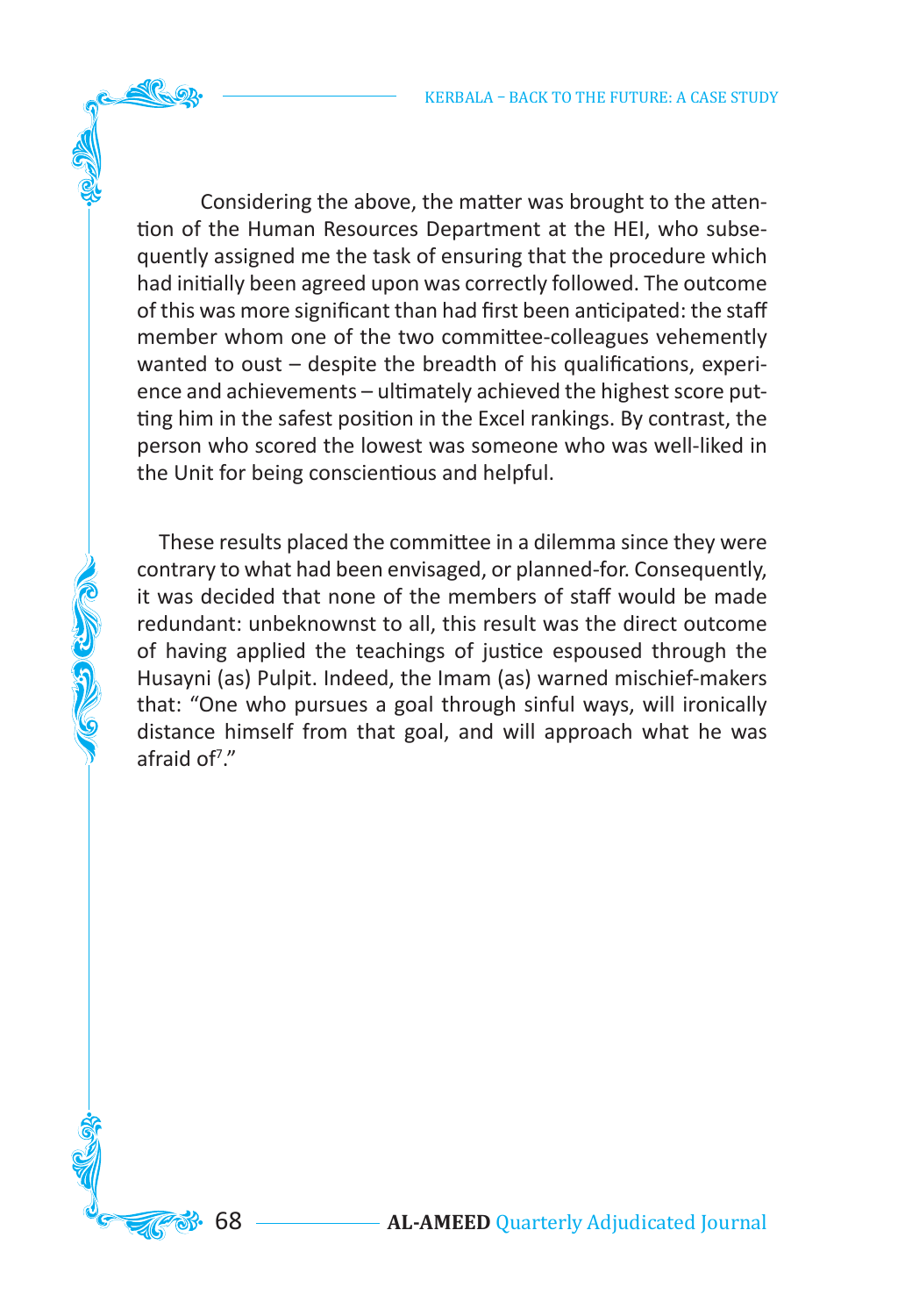

2. Opposing Tyrants

َ فَاِنِ انتَهَوۡا فَلَا عُدۡوَانَ اِلَّا عَلَى الظَّٰلِمِيۡنَ ׇ֖֦֧֦ׅׅׅׅׅׅׅׅׅׅׅׅ֛ׅ֛ׅ֛ׅ֛ׅ֧ׅׅ֧ׅׅׅ֚֚֓֝֜֓֡֝֝֝֡֝֡֝֡֝֡֜֜ ََ ׇَ֖֓ ٍ<br>پا ׇ֝ ََ ֺׅ֦ׅ֦ׅ֝֬֘֝֬֝֓֡֡

"…let there be no hostility except to those who practise oppression" (Qur'an, 2:193)

Despite my many faults and shortcomings, Allah (swt) blessed me in abundance in my directorship role at the HEI. He also tested my resolve and claimed intention of wanting to follow the path of righteousness by placing me in situations which demanded emphatic dissent towards those who wished to oppress not only me, but also others for whom I was directly responsible.

Knowing when to exercise compliance and when to oppose a tyrant involves an awareness of both the individual and the boundaries within which action can be taken, for as Imam Husayn (as) explained: "Stupidity…is hostility to…someone who can harm you or benefit you<sup>8</sup>." The battles which necessitated a fight at the HEI due to principled disagreements, versus those which could be disregarded, was at times perplexing.

A newly created role, positioned above that of my Line Manager, had resulted in the employment of a leader with noticeably limited managerial skills and competencies. Yet, this individual had quickly and shrewdly procured protection by pledging her loyalties to the self-serving Executive Board. Soon after her appointment, therefore, the Unit was subjected to regular ill-conceived innovations, and in some cases, unethical rules which staff were not permitted to challenge.

It was at this time that Imam Husayn's (as) determination to never exercise subservience towards a tyrant kept echoing as if to proffer much-needed courage. When referring to their caliph and his forefathers, the Imam (as) famously told Yazid's army: "By Allah, I will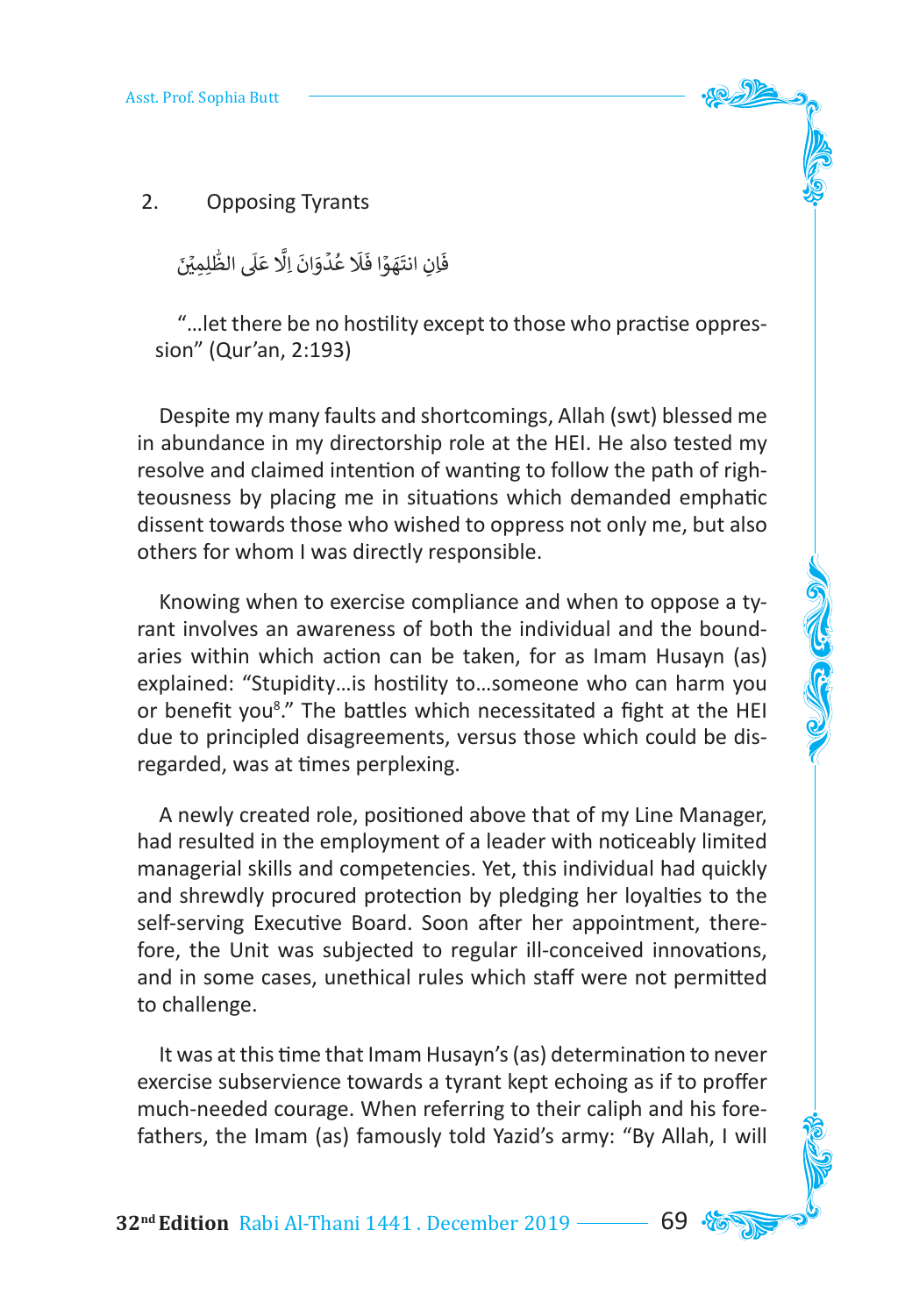never surrender to them like a humiliated person and never pledge allegiance to them like slaves<sup>9</sup>." Thenceforth, I expressed opposition towards any improper diktats that were issued within the Unit, particularly to the managers like myself whom the higher echelons wished to puppeteer for their own gains and motives.

The Imam (as) reminded his followers of the need to care for fellow believers by quoting the following verse from Surah al-Tawbah (the Repentance): "The believing men and the believing women, they are guardians of each other" (Qur'an, 9:71). For this reason, upon having become aware of the illegality and unethicality of some of the orders that had been issued by the new manager concerning proposed changes to staff recruitment and their remuneration package, I realised I had a moral obligation and a religious duty to defend the interests of my staff, lest they suffered substantial and avoidable monetary losses. Furthermore, it was imperative to take swift action as the staff were oblivious to the duplicitous operations that were underway.

**COLLEGED** 

Being suitably prepared to oppose the autocracy included the need to acquire relevant knowledge and facts pertaining to UK law and European legislation so that these could be used to strengthen the points made in a series of meetings. Evidence and logic-based rejections were necessary to challenge the directives that had been issued. Naturally, referring to laws and regulations enraged the corrupt manager and led to her show of intimidation aimed at me in the form of warnings that not following her orders was a dismissible offence.

Undoubtedly, as per the Imam's (as) words: "Nothing is more disgraceful for rulers than treating their subordinates cruelly<sup>10"</sup>, particularly when these actions are completely unjustified. The threats I experienced were not limited to interactions with this manager. My non-compliance had also been reported to superiors to garner their support.

What ensued was a meeting that had been convened by members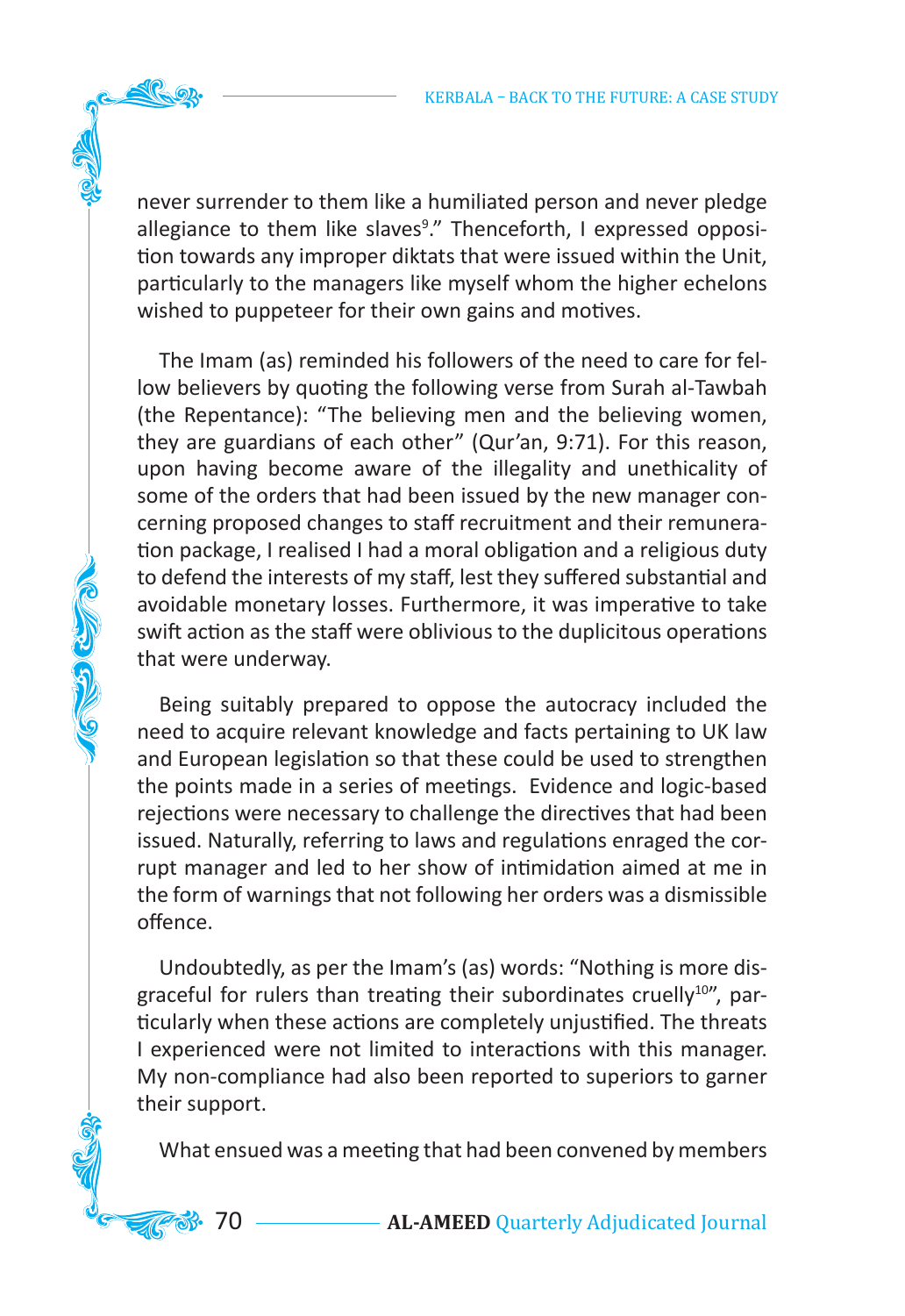of the HEI's Executive Board wherein, through veiled comments, they cautioned me to obey commands, or face the consequences. In accordance with the teachings of the Holy Qur'an and the Husayni (as) minbar, however, a stance of resistance towards the oppressor was maintained, for the Imam (as) warned: "O' people, the Messenger of God said: Whoever sees an aggressive tyrant legalizes the forbidden of God, breeches divine laws, opposes the tradition of the Prophet, [and] oppresses the worshippers of  $God<sup>11</sup>$ ." While there was mindfulness of the likely repercussions of what was perceived by the executives to be insolence, through sheer strength from Allah (swt), my submission to fears was averted. The ever-merciful Almighty protected in excess of thirty people in the workforce from being exploited and tricked into signing misleading contracts.

3. Morals and Ethics

َ ُوَيَأْمُرُونَ بِالْمَعْرُوفِ وَيَنْهَوْنَ عَنِ الْمُنْكَرِ ۚ وَأُولَـٰئِكَ هُمُ الْمُفْلِحُونَ ֦֧֦֧֦֧֦֧֦֧֦֧֦֧֦֧ׅ֧֜֓<u>֚</u> ُ֧֧֦֧֦֧֦֧֦֧֦֧֦֧֧֦֧֦֧֦ׅ֦֜֜֓֜֜֜֜֜֜֜֜֜֜֜֜֞֜֜֜ ُٰ ً<br>أ ُ أ َ َ ُ֦֧֧֧֦֧֧֦֧֝֟֝֟֟֓֝֟֓֓<u>֦֖֚</u> <u>ّ</u> ٍْ<br>أ ֦֧<u>֝</u> َ َ ٍ<br>ٌ ֧֧֟֓<u>֓</u>֖֚֓ َ֦֧֦֧֦֧֦֧֦֧֦֧ׅ֧֘֝֟֜֓<u>֦</u> ٍ<br>ا ُ֦֧֦֧<u>֓</u>֚֓ َ ֺ֧֦֧֚֝<u>֓</u>֚֓

"…and enjoin good & forbid evil; such are the ones who shall be successful…" (Qur'an, 3:104)

The need to develop and uphold a moral character which is premised on ethical behaviour is of paramount importance in Islam, and as such, the Holy Prophet (saw) and his infallible Progeny (as) embodied Qur'anic scriptures to enable emulation of their examples for protection from evil temptations.

Through his minbar, Imam Husayn (as) advised his followers that: "Those who worship God sincerely will be rewarded far more than what they had wished, and even more than what they deserve<sup>12</sup>." Being appointed to a directorship role which involved managing in excess of 300 students and 45 personnel – some of whom were almost double my age, was most humbling. Together with immense gratitude to Allah (swt) for His blessings, came deep anxiety and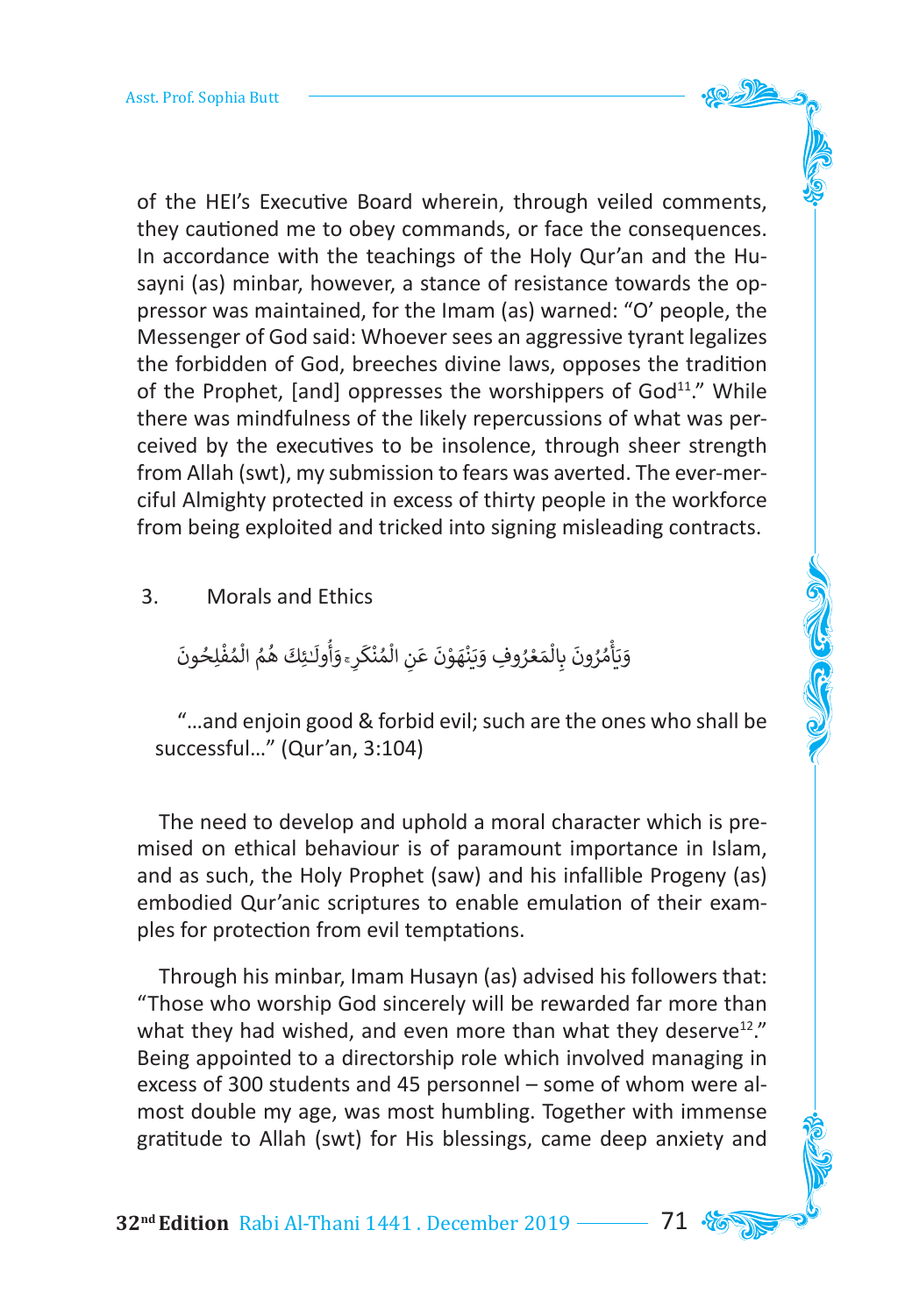self-doubt about the extent to which the responsibilities assigned to me might be suitably fulfilled. Thus, regular supplications were made to the Almighty (swt) to be granted the fortitude to meet the obligations with due care and to be given the strength of character to avoid wavering when attempting to achieve success in accordance with Islamic codes of practice, as it was this that would guarantee moral and ethical outcomes.

When I expressed the aforementioned concerns and aspirations to my Islamic mentor, I was introduced to Moral Management<sup>13</sup>, a book which offers guidance on flawless leadership and administration through specific examples from the Holy Qur'an, the Holy Prophet (saw) and his infallible successors (as). Imam Husayn (as) said: "Whoever comes to us will find at least one of these four things: he will hear sound reasoning, will see fair judgement, will face a helpful brother, and will enjoy the company of learned men<sup>14</sup>." It was direction from this book, a most treasured resource, that cultivated a leadership style that was premised on a degree of courageousness, thereby scaffolding the decisions taken at the HEI.

ふぎ むか

Despite my imperfections, by Allah's (swt) endless grace and mercy, a more than deserving level of recognition and respect was accorded to me for my work and management style. I attribute this entirely to having tried to consciously emulate the teachings of the Holy Qur'an, the Holy Prophet (saw) and the Ahlulbayt (as), and to apply these to the management practiced. The most rewarding aspect of this situation was the serendipitous opportunities that arose to propagate the traditions and virtues of the Ahlulbayt (as): together with their praise, many of the staff at the HEI would often express intrigue as to the source of my training. This provided an opening for attempts to raise social, religious and ethical awareness of Islam in my workplace, something urgently needed today considering that non-Muslim perceptions and knowledge of the religion stem largely from media bias and political propaganda.

Imam Husayn (as) told the people: "Speak our hadith clearly because we are eloquent people<sup>15</sup>." However, given my limited knowl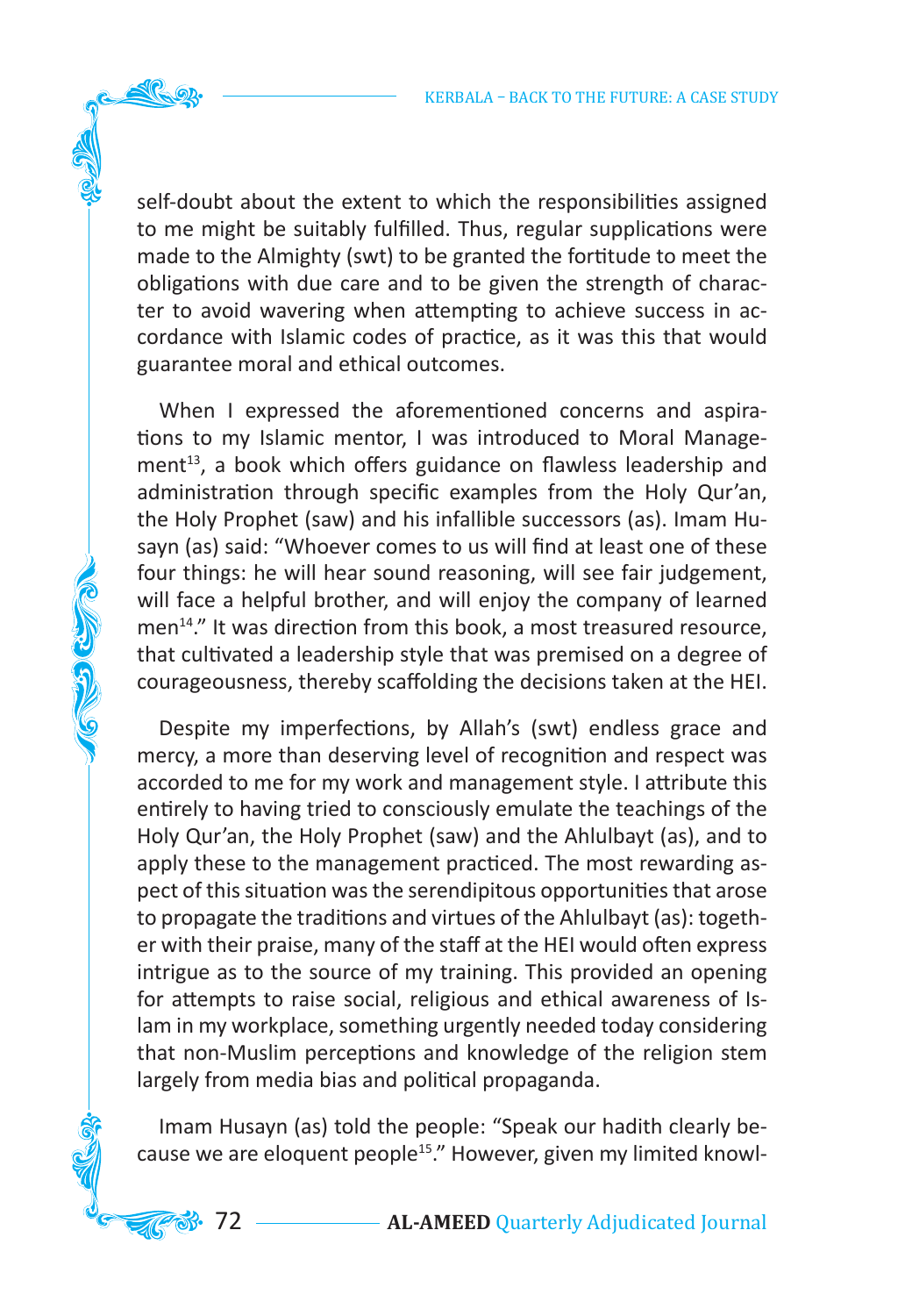edge, this became a cause for concern and trepidation due to fears of the possibility, or indeed likelihood, of unintended miscommunication regarding the Ahlulbayt (as). Yet, the solution was simple. The hadith of the Holy Household (as) could be accurately conveyed to those who were curious by simply lending or gifting them copies of Moral Management, thereby allowing them to read, first-hand, the logical and ethical teachings of Allah (swt) and His Chosen Ones (as).

What is especially remarkable about the guidance in Moral Management, as was also noted by virtually every colleague and acquaintance who delved into it with genuine curiosity and the desire to learn, is its universal appeal and timeless significance. Unsurprisingly, therefore, two of my former non-Muslim colleagues, who now offer consultancy and training on leadership and management, use this book as one of their key resources.

#### 4. Sacrifice

وَقُلْ جَاءَ الْحَقُّ وَزَهَقَ الْبَاطِلُۦۚ إِنَّ الْبَاطِلَ كَانَ زَهُوقًا ً ֺََُ<u>֓</u> ֧֧֦֧֦֧֦֧֦֧֦֧֦֧֧֦֧֦֧֦֜֜֜֓֜֜֜֜֜֜֜֜֜֜֜֞֜֜<del>֛</del> َْ ََََََ

"And say: Truth has come and falsehood has vanished. Indeed! Falsehood is ever bound to vanish" (Qur'an, 17:81)

History shows that in their pursuit of power, their self-serving rationalisations, and their use of nepotism for unmerited lineagebased rule over the people, Yazid bin Mu'awiyah and his forefathers deviated from the Holy Prophet's (saw) customs and pure traditions to practice a debauched form of Islam. Not only this, but the Umayyads wilfully deceived the people by spreading blatant lies about Imam Ali (as), then Imam Hasan (as), before also trying to tarnish the reputation of Imam Husayn (as) and the Shi'a. Sadly, the effects of these actions persist even today, obscuring the ability to decipher truth from falsehood. Thus, like the honourable Imams (as) before him, Imam Husayn (as) reiterated Qur'anic scriptures in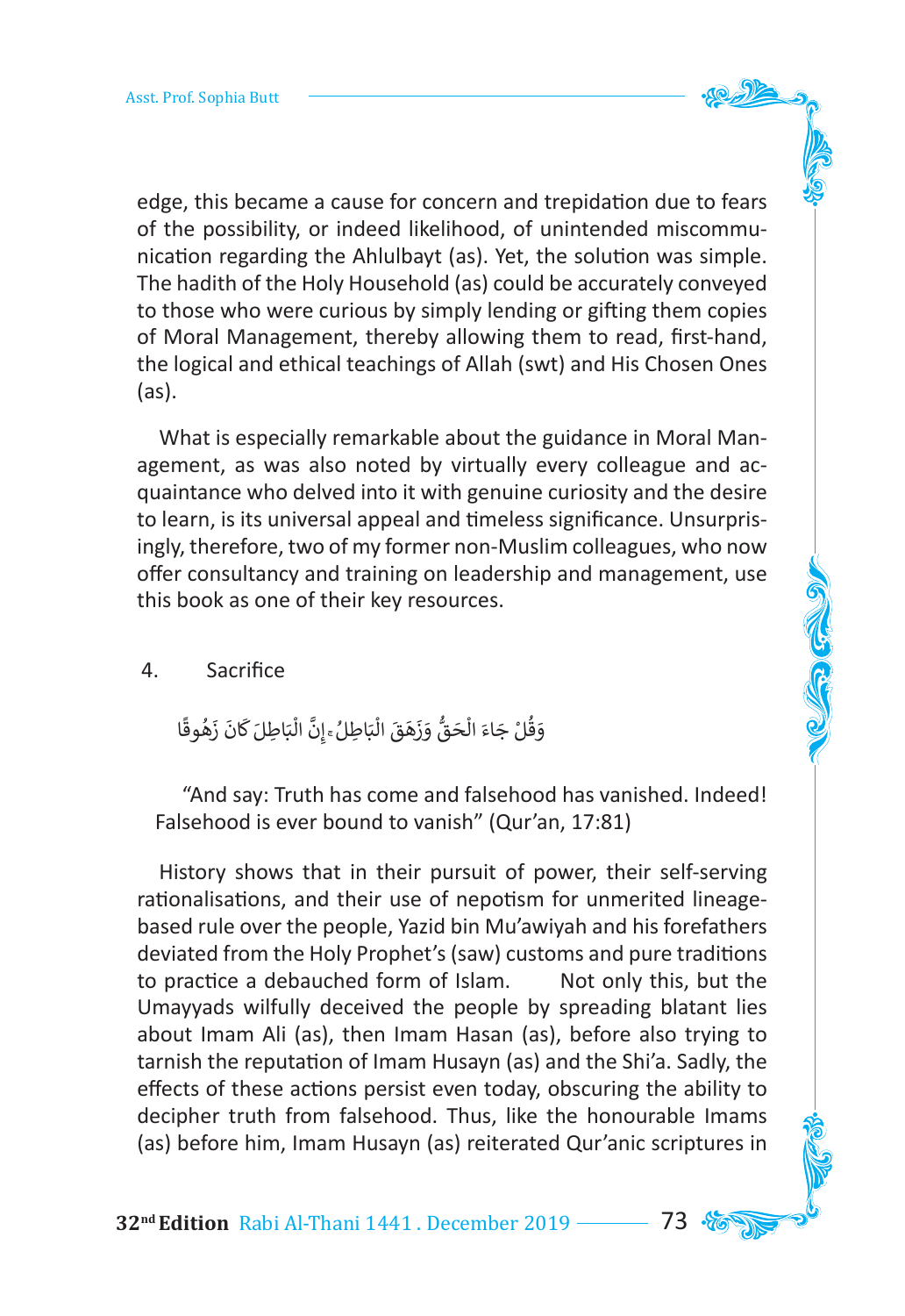his sermons by announcing: "We must be prepared to sacrifice everything that is precious in support of the truth<sup>16</sup>."

The infallibles (as) willingly engaged in self-sacrificing actions for moral collectivism in order to seek greater closeness to Allah (swt). However, in the case of fallible beings, often when situations present themselves calling for even the smallest of sacrifices in our private, professional or social lives, it is common for a penchant for reward, recognition and/or a 'quid pro quo' for the 'sacrificial' act to lurk somewhere in the background. Indeed, the following words from the Husayni (as) minbar continue to resonate even today: "People are slaves to the world; as long as they live favourable and comfortable lives, they are loyal to their religious principles. However, during hard times, the times of trials, true religious people are scarce...<sup>17"</sup>

At various crossroads in life, situations arise that present two paths: one involves struggles, challenges and likely opposition, while the other apparently has easier options, consisting of swifter short-term solutions, requiring less effort. The respective difference between the two, however, tends to be stark: It is that of enjoining good versus forbidding evil, whereby the former may seem to demand some degree of personal loss, yet, this is the more favourable of the two options in the long-term.

**AGED COMPA** 

When Umar ibn Sa'ad acted on his avarice in the desire to become the Governor of Rey, Imam Husayn (as) warned him that: "Those who use unlawful means to achieve their objectives never attain them<sup>18</sup>." Similarly, the Imam (as) wrote to ibn Ziyad that: "Any person who prefers the satisfaction of the created over that of the Creator, will never reach felicity<sup>19</sup>." In both cases, Imam Husayn (as) was offering his addressees the chance to reflect, repent and change their course of action before it was too late.

At the HEI, my team and I were often beset with bewilderment when faced with instances in which we were repeatedly dissuaded from striving for excellence in our pursuit of set goals, as we were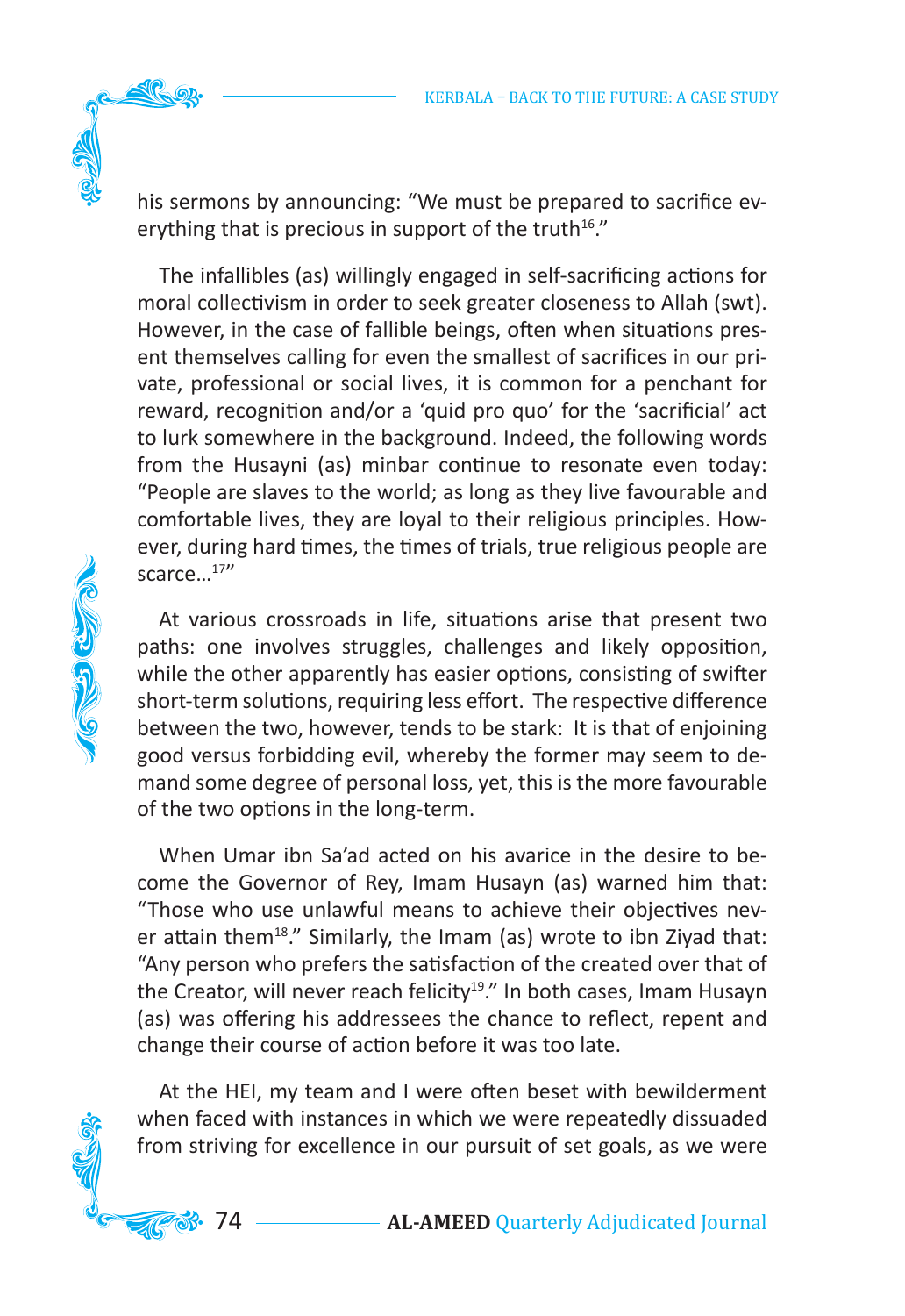informed that this was demoralising for others within the Unit who had not been as successful in their endeavours. Offers of promotion and job retention were made to me with the proviso that, in return, there would be a reduction to the quality of provision and a cessation of opposition towards the malevolent actions of the new director. When I rejected these offers, the levels of bullying against me were significantly intensified, until finally, the threats were sanctioned and my seventeen-year employment within the Unit was brought to an unjust and abrupt end.

My small 'sacrifice' for the cause of justice, truth and ethics has had notable personal, professional, and financial ramifications. Yet, they pale into total insignificance when considering what Imam Husayn (as), his companions and the Holy Household (as) had to endure leading up to, during and after the events of Kerbala. Knowing that the ultimate sacrifice and one that would be brutally brought about by Yazid's army was now upon them all, on the eve of A'shura, the Imam (as) told his companions and family members who had joined him: "Tomorrow, I will be slain, and all of you will be slain with me; nobody will survive, even al-Qasim and Abd Allah al-Radi [the infant] $20."$  As he had done so on several occasions during the journey from Medina to Kerbala, the Imam (as) also benevolently told his companions that they could be freed of their commitment to him should they choose to revoke their support and return to their families.

Unquestionably, the Imam (as) was blessed with the best of companions, as those who stayed with him until the eve of A'shura remained completely loyal in their willingness to sacrifice everything that was precious to them for the grandson of the Holy Prophet (saw) in his mission to support the truth and reject falsehood. It is no surprise, therefore, that Imam Husayn (as) uttered these heartfelt words: "I do not know of any companions more loyal and better than mine, and no family members more truthful and confident than mine. Hence, may Allah grant all of you the best of rewards $21."$ 

Following the martyrdom of her beloved brother, Imam Husayn

**32nd Edition** Rabi Al-Thani 1441 . December 2019 75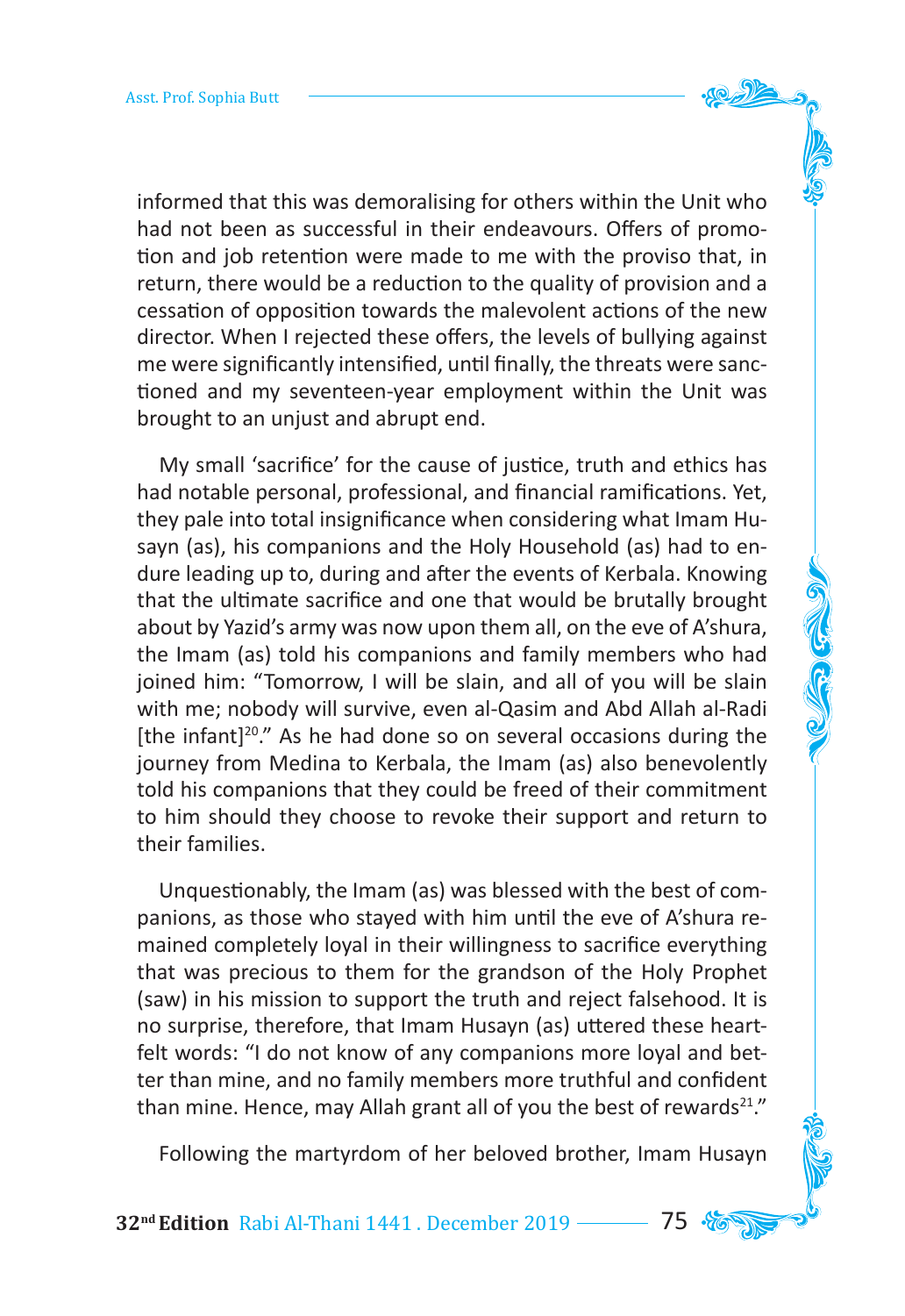KERBALA – BACK TO THE FUTURE: A CASE STUDY

(as), and all the other Shuhada-e-Kerbala, Bibi Zainab (sa) emphatically proclaimed to Yazid in his court, "By Allah (SWT), you cannot remove us from the minds [of people], and you cannot diminish our message." Truly, the Holy Qur'an states: "And think not of those who are slain in the way of Allah as dead. Nay! They are alive, with their Lord, receiving their sustenance" (3: 169). Visits to the shrines of the Ahlulbayt (as) offer irrefutable evidence of this.

# 5. Back to the Future

**COLLEGED AND** 

#### َ إِنَّ الَّذِينَ كَفَرُوا سَوَاءٌ عَلَيْهِمْ أَأَنْذَرْتَهُمْ أَمْ لَمْ تُنْذِرْهُمْ لَا يُؤْمِنُونَ ֦֧֦֧<u>֚֓</u> ُ់<br>រ ֧֧֟֓<u>֖֚֓</u> ُ َ ֺ֚ ٍ<br>ا ֺ<u>֓</u> ֦֧<u>֝</u> ֺ֘ ֧<u>֝</u> َ أ َ ֧֘֝<u>֓</u> َ َ ֺ<u>֓</u> ٍَ<br>ا َ**ृ** َّ

"Verily, those who disbelieve, it is the same to them whether you warn them or do not warn them, they will not believe" (Qur'an, 2:6)

Contemporary theologians often refer to the events leading up to the battle in Kerbala as a 'university for life' due to the endless lessons which can be learnt from it. Like his noble ancestors, Imam Husayn (as) led by example so as to eliminate all doubt and any ambiguity surrounding correct conduct and the actions that please Allah (swt). The following advice from the Husayni (as) minbar continues to function as a reminder in the present-day: "Act in this world like a person who knows that he will definitely be rewarded for good deeds and punished for sins and crimes<sup>22</sup>." On the surface, it may appear to some that the massacre of the Imam (as) and his 71 companions in Kerbala ended in a colossal defeat with their brutal slaying. Yet, the victory was theirs.

The reprehensible and savage actions against the infallibles (as) and the subsequent attempts to dishonour the women, children and future Imams (as) of the Holy Household are almost inconceivable. However, if victory is measured in terms of who becomes the last man [or army] standing and whose bodies remain intact, Imam Husayn (as) would not have uttered the words: "To me, death is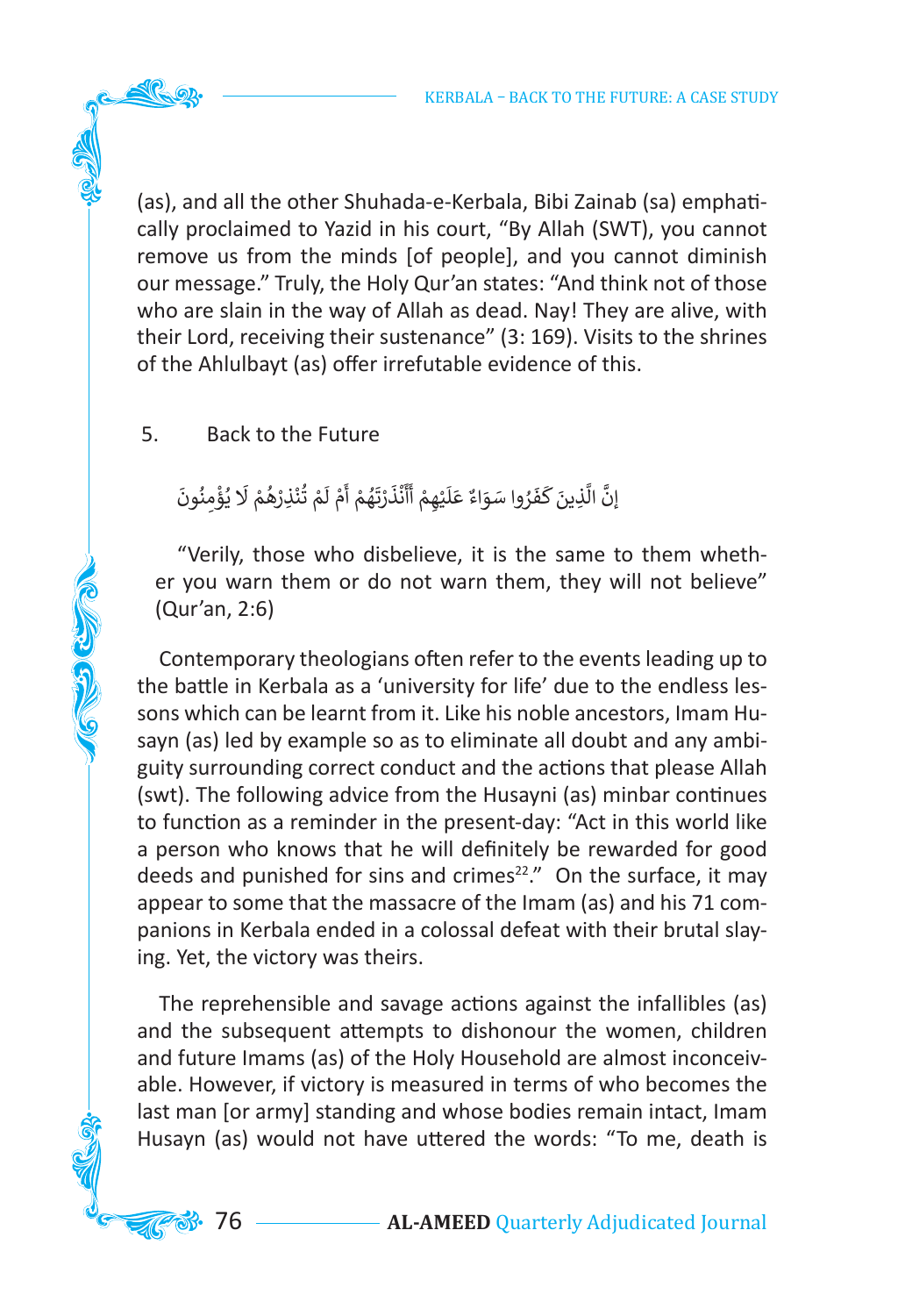nothing but happiness, and living under tyrants nothing but living in a hell<sup>23</sup>." He would not have stated: "I advise you to keep piety and chastity and warn you of the Day of Resurrection and death…Still you care more about your body (rather than soul) $24."$ 

Furthermore, when Syeda Zainab (sa) was taken to the court of Yazid where he foolishly and arrogantly asked for her thoughts on what had happened to her beloved family, the Bibi (sa) responded with a powerful and eloquent sermon which oozed complete submission to Allah's (swt) will. Her famous reply included the words: "I saw nothing but beauty. They rushed towards their graves (with honour)…25" These words of the Holy Prophet's progeny (as) are far from the words of the defeated.

Returning to the analogy of learning lessons through university, it is common knowledge that degree awards are divided into different classifications, whereby at undergraduate level, the best of students, who are but few in number, achieve a first-class honours degree, though the majority secure an upper- or lower-second (i.e.: "2.1" or "2.2"). Others only manage to gain a third-class degree. Similarly, at postgraduate level, Master's students are awarded a distinction, merit or pass; and PhD students emerge from their viva with either major corrections, minor corrections, or in exceptionally rare cases – no corrections. While the aforementioned awards all equate to successful completion, their value is by no means equal, nor is the subsequent and life-long recognition and reward upon which job offers and other opportunities (e.g.: scholarships) are premised. Irrespective of the knowledge acquired or the degree classification secured, though, true scholars are those who are able to translate their knowledge into practice by intelligently applying this to real-life situations for the betterment of their future. This is also how our deeds in this life will have an everlasting bearing on our destiny in the hereafter.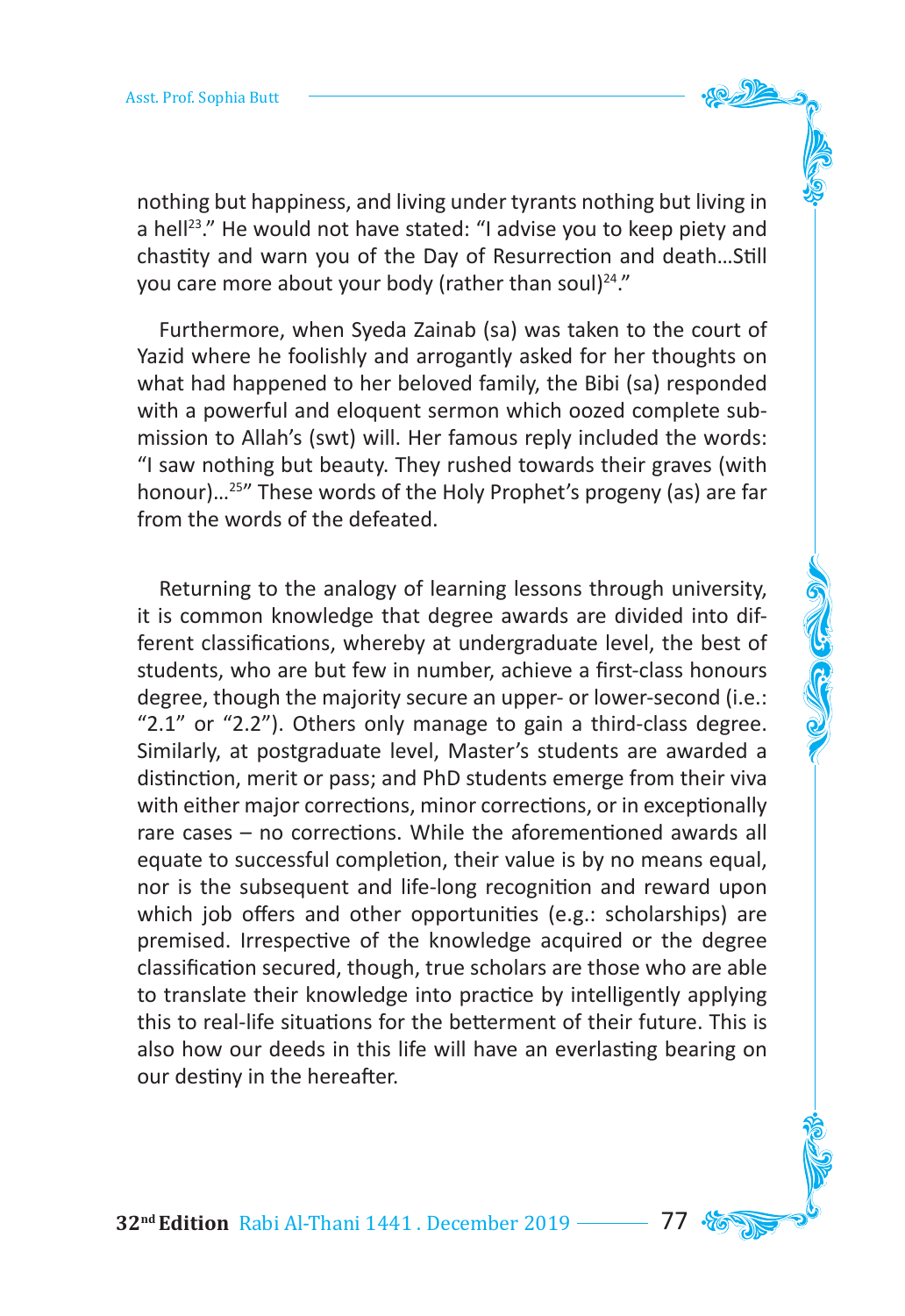The Imam (as) pertinently proclaimed that: "Wisdom will not be complete except by following the truth...<sup>26"</sup> It is therefore imperative that we seek ways in which lessons from the Husayni (as) minbar and the events of Kerbala can continually be projected back to the future, that is, to the present-day, for the benefit of all humankind.

By placing Allah (swt) at the centre of our affairs, the challenges we face today can be met with ease. Despite human differences across the globe, there is an ever-present need and thirst for a moral, ethical and social awakening, in which the beauty of justice is experienced by all; oppression and tyranny are replaced by freedom and sound judgment; and truth supersedes all forms of falsehood.